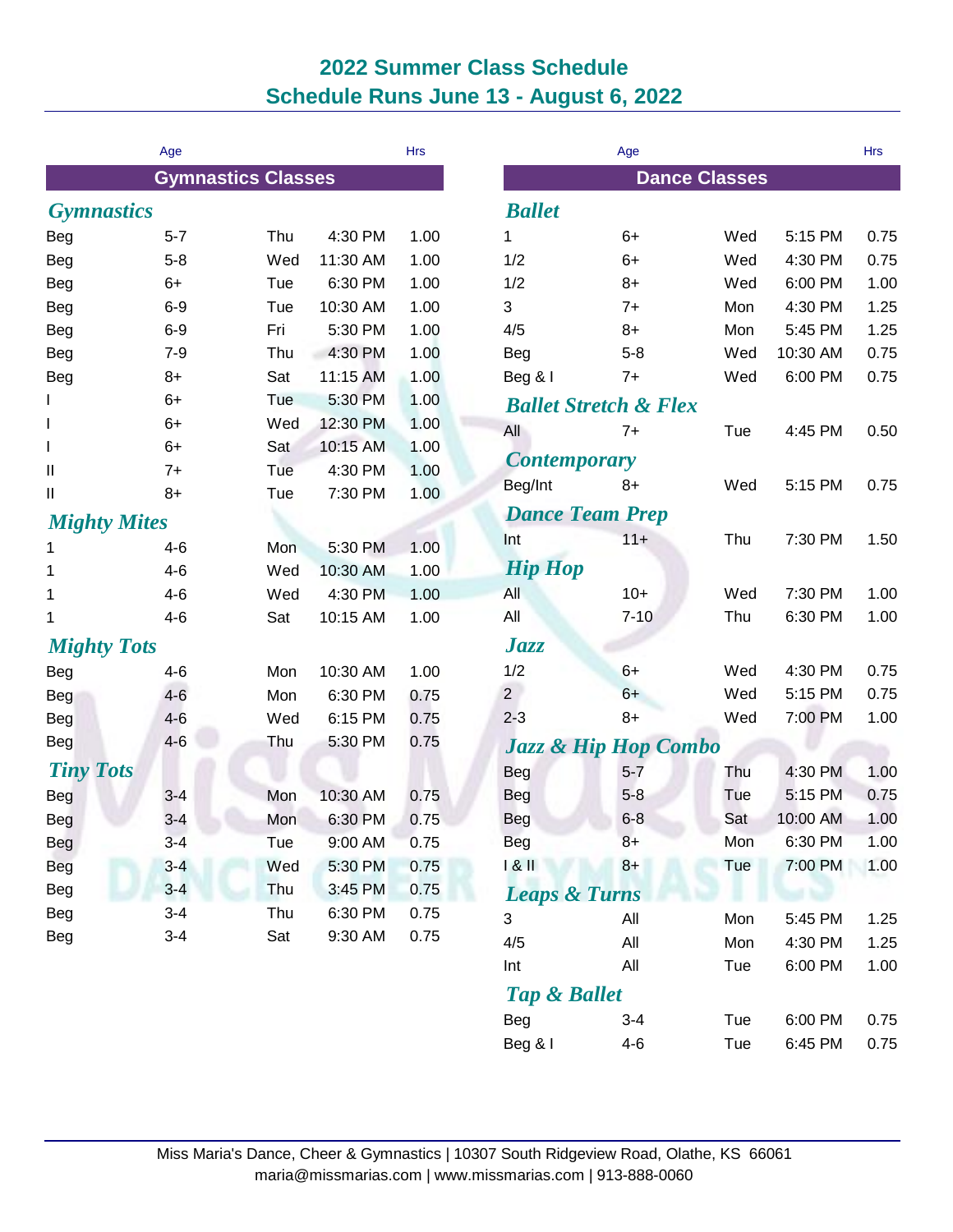## **2022 Summer Class Schedule Schedule Runs June 13 - August 6, 2022**

|                                                | Age                                       |     |          | <b>Hrs</b> |
|------------------------------------------------|-------------------------------------------|-----|----------|------------|
|                                                | <b>Dance &amp; Tumbling Combo Classes</b> |     |          |            |
| <b>Jazz/Ballet/Tumbling</b>                    |                                           |     |          |            |
| Beg/Int                                        | $5 - 7$                                   | Wed | 6:00 PM  | 1.50       |
| <b>Tumbling &amp; Ballet Combination Class</b> |                                           |     |          |            |
| <b>Beg</b>                                     | $3 - 4$                                   | Mon | 9:30 AM  | 1.00       |
| Beg                                            | $3 - 4$                                   | Tue | 6:00 PM  | 1.00       |
| Beg                                            | $3 - 4$                                   | Thu | 5:30 PM  | 1.00       |
| <b>Beg</b>                                     | $3 - 4$                                   | Sat | 9:00 AM  | 1.00       |
| Beg & I                                        | $4-6$                                     | Mon | 9:30 AM  | 1.00       |
| Beg & I                                        | $5 - 6$                                   | Sat | 9:00 AM  | 1.00       |
| L                                              | $4 - 6$                                   | Thu | 5:30 PM  | 1.00       |
| <b>Tumbling &amp; Jazz Combination Class</b>   |                                           |     |          |            |
| Beg                                            | $5 - 8$                                   | Thu | 6:30 PM  | 1.00       |
| <b>Tumbling/Tap/Ballet Combination Class</b>   |                                           |     |          |            |
| Beg                                            | $3 - 4$                                   | Mon | 5:30 PM  | 1.00       |
| Beg                                            | $3 - 4$                                   | Wed | 9:30 AM  | 1.00       |
| Beg                                            | $3 - 4$                                   | Wed | 5:30 PM  | 1.00       |
| Beg & I                                        | $4-6$                                     | Wed | 9:30 AM  | 1.00       |
| Beg & I                                        | $4 - 6$                                   | Wed | 5:30 PM  | 1.00       |
| ı                                              | $4 - 6$                                   | Mon | 5:30 PM  | 1.00       |
|                                                | <b>Cheer Classes</b>                      |     |          |            |
| <b>Cheerleading</b>                            |                                           |     |          |            |
| All                                            | $10+$                                     | Mon | 8:00 PM  | 0.75       |
| All                                            | $5 - 7$                                   | Mon | 10:30 AM | 0.75       |
| All                                            | $5 - 7$                                   | Fri | 4:30 PM  | 1.00       |
| All                                            | $6-9$                                     | Sat | 11:15 AM | 0.75       |
| All                                            | 8+                                        | Thu | 7:15 PM  | 0.75       |
|                                                | <b>Tumbling &amp; Trampoline Classes</b>  |     |          |            |
| <b>Acrobatic Skills for Dancers</b>            |                                           |     |          |            |
| All                                            | $6 - 9$                                   | Tue | 4:00 PM  | 0.75       |
| All                                            | 9+                                        | Tue | 5:15 PM  | 0.75       |
| <b>Trampoline</b>                              |                                           |     |          |            |
| All                                            | 6+                                        | Mon | 6:30 PM  | 0.75       |
| All                                            | 6+                                        | Thu | 4:15 PM  | 0.75       |
| All                                            | $7+$                                      | Wed | 7:15 PM  | 0.75       |
|                                                |                                           |     |          |            |

|                                            | Age     |                                            |          | Hrs  |  |
|--------------------------------------------|---------|--------------------------------------------|----------|------|--|
|                                            |         | <b>Tumbling &amp; Trampoline Classes</b>   |          |      |  |
| <b>Tumbling</b>                            |         |                                            |          |      |  |
| 2                                          | 6+      | Tue                                        | 10:45 AM | 1.00 |  |
| 2-3                                        | $7+$    | Wed                                        | 7:00 PM  | 1.00 |  |
| 3/4                                        | 8+      | Mon                                        | 11:30 AM | 1.00 |  |
| 3/4                                        | $8+$    | Mon                                        | 7:15 PM  | 1.00 |  |
| 5                                          | $7+$    | Mon                                        | 5:30 PM  | 1.00 |  |
| 5                                          | $9+$    | Wed                                        | 11:30 AM | 1.00 |  |
|                                            |         | <b>Tumbling &amp; Trampoline Combo</b>     |          |      |  |
| Beg                                        | $5 - 8$ | Tue                                        | 11:45 AM | 1.00 |  |
| Beg                                        | $5 - 8$ | Tue                                        | 5:15 PM  | 1.00 |  |
| L                                          | $6+$    | Mon                                        | 4:30 PM  | 1.00 |  |
| ı                                          | $6+$    | Wed                                        | 4:30 PM  | 1.00 |  |
| I                                          | $7+$    | Mon                                        | 7:15 PM  | 1.00 |  |
| 181                                        | $7+$    | Mon                                        | 7:15 PM  | 1.00 |  |
| <b>Tumbling for Cheerleaders</b>           |         |                                            |          |      |  |
| Beg/Int                                    | 9+      | Thu                                        | 8:00 PM  | 0.75 |  |
| Int                                        | $10+$   | Tue                                        | 7:00 PM  | 0.75 |  |
| <b>USAG Pre Team</b>                       |         |                                            |          |      |  |
| Pre Team                                   | All     | Tue                                        | 6:00 PM  | 1.50 |  |
| Pre Team                                   | All     | Thu                                        | 11:30 AM | 1.50 |  |
|                                            |         | <b>USAG Tumbling &amp; Trampoline Team</b> |          |      |  |
| <b>Tramp Drills</b>                        | All     | Thu                                        | 10:15 AM | 1.25 |  |
|                                            |         | <b>Tumbling &amp; Trampoline Teams</b>     |          |      |  |
| <b>NAC Tumbling Team</b>                   |         |                                            |          |      |  |
| All                                        | All     | Mon                                        | 4:30 PM  | 1.00 |  |
| All                                        | All     | Tue                                        | 4:15 PM  | 1.00 |  |
| All                                        | All     | Thu                                        | 7:00 PM  | 1.00 |  |
| <b>USAG Tumbling &amp; Trampoline Team</b> |         |                                            |          |      |  |
| Team                                       | All     | Mon                                        | 9:30 AM  | 2.00 |  |
| Team                                       | All     | Tue                                        | 7:00 PM  | 2.00 |  |
| Team                                       | All     | Wed                                        | 9:30 AM  | 2.00 |  |
| Team                                       | All     | Thu                                        | 5:00 PM  | 2.00 |  |